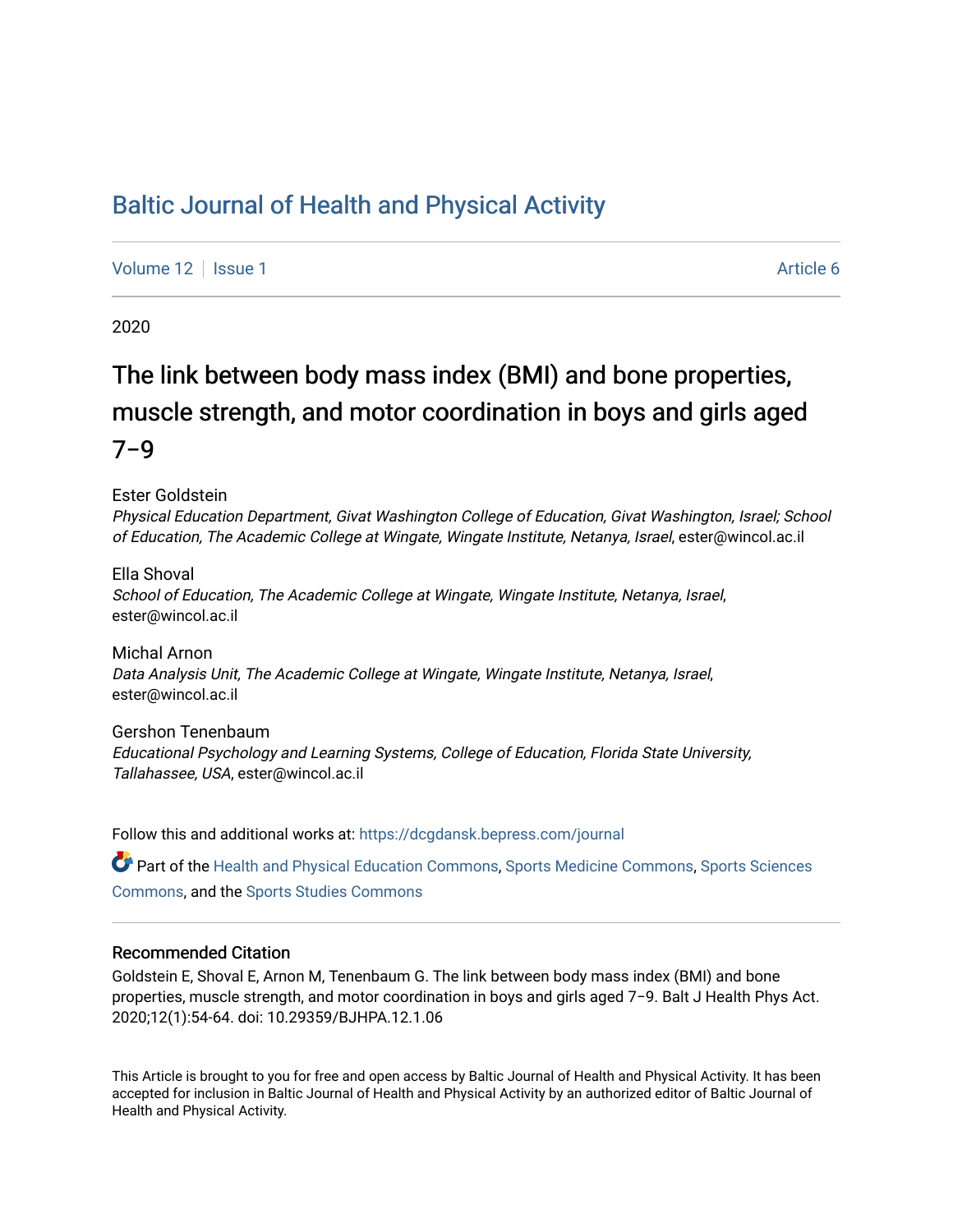## **The link between body mass index (BMI) and bone properties, muscle strength, and motor coordination in boys and girls aged 7−9**

**Authors' Contribution: A** Study Design **B** Data Collection

**C** Statistical Analysis **D** Data Interpretation

**E** Manuscript Preparation

- **F** Literature Search
- **G** Funds Collection

Г

<sup>1</sup> Physical Education Department, Givat Washington College of Education, Givat Washington, Israel

Ester Goldstein<sup>1,2 ABDEFG</sup>, Ella Shoval<sup>2 ADE</sup>, Michal Arnon<sup>3 CD</sup>, Gershon Tenenbaum<sup>4 CD</sup>

- <sup>2</sup> School of Education, The Academic College at Wingate, Wingate Institute, Netanya, Israel
- <sup>3</sup> Data Analysis Unit, The Academic College at Wingate, Wingate Institute, Netanya, Israel
- 4 Educational Psychology and Learning Systems, College of Education, Florida State University, Tallahassee, USA

| abstract                      |                                                                                                                                                                                                                                                                                                                                                                                                                                                                                                                                                                                                                                                                                                                                                                                                                                                                       |
|-------------------------------|-----------------------------------------------------------------------------------------------------------------------------------------------------------------------------------------------------------------------------------------------------------------------------------------------------------------------------------------------------------------------------------------------------------------------------------------------------------------------------------------------------------------------------------------------------------------------------------------------------------------------------------------------------------------------------------------------------------------------------------------------------------------------------------------------------------------------------------------------------------------------|
| <b>Background:</b>            | Obesity affects health parameters that are related to physical activity. The present study examined the<br>relationship between weight and three such parameters in young boys and girls, bone properties, muscle<br>strength, and motor coordination.                                                                                                                                                                                                                                                                                                                                                                                                                                                                                                                                                                                                                |
| <b>Material and methods:</b>  | The study consisted of second- and third-grade 286 students - 144 boys and 142 girls participants. Bone<br>properties were measured at the distal radius and tibia shaft by Speed of Sound technology. Tests were<br>conducted to measure muscle strength and motor coordination.                                                                                                                                                                                                                                                                                                                                                                                                                                                                                                                                                                                     |
| <b>Results:</b>               | Obese boys were characterized by lower bone properties ( $p < .01$ ) in the tibia bone than normal-weight<br>boys. They were significantly ( $p < .05$ ) weaker than normal-weight boys on muscle strength tests. Obese<br>boys scored significantly ( $p < .05$ ) lower on coordination tests than the normal weight boys. Underweight<br>girls maintained higher bone properties than did the girls in all other BMI categories. Normal-weight<br>girls scored significantly ( $p < .05$ ) higher than obese girls on muscle strength tests. Obese girls scored<br>significantly ( $p < .05$ ) lower than normal-weight girls on motor coordination tests.                                                                                                                                                                                                          |
| <b>Conclusions:</b>           | The findings emphasize the need to identify obese children and refer them to special weight loss and<br>exercise programs.                                                                                                                                                                                                                                                                                                                                                                                                                                                                                                                                                                                                                                                                                                                                            |
| Key words:                    | bone properties, motor coordination, muscle strength, weight.                                                                                                                                                                                                                                                                                                                                                                                                                                                                                                                                                                                                                                                                                                                                                                                                         |
| article details               |                                                                                                                                                                                                                                                                                                                                                                                                                                                                                                                                                                                                                                                                                                                                                                                                                                                                       |
|                               | Article statistics: Word count: 3,880; Tables: 4; Figures: 0; References: 32                                                                                                                                                                                                                                                                                                                                                                                                                                                                                                                                                                                                                                                                                                                                                                                          |
|                               | Received: January 2020; Accepted: March 2020; Published: March 2020                                                                                                                                                                                                                                                                                                                                                                                                                                                                                                                                                                                                                                                                                                                                                                                                   |
|                               | Full-text PDF: http://www.balticsportscience.com                                                                                                                                                                                                                                                                                                                                                                                                                                                                                                                                                                                                                                                                                                                                                                                                                      |
|                               | <b>Copyright</b> © Gdansk University of Physical Education and Sport, Poland                                                                                                                                                                                                                                                                                                                                                                                                                                                                                                                                                                                                                                                                                                                                                                                          |
|                               | Indexation: Celdes, Clarivate Analytics Emerging Sources Citation Index (ESCI), CNKI Scholar (China National Knowledge<br>Infrastructure), CNPIEC, De Gruyter - IBR (International Bibliography of Reviews of Scholarly Literature in the Humanities<br>and Social Sciences), De Gruyter - IBZ (International Bibliography of Periodical Literature in the Humanities and Social<br>Sciences), DOAJ, EBSCO - Central & Eastern European Academic Source, EBSCO - SPORTDiscus, EBSCO Discovery<br>Service, Google Scholar, Index Copemicus, J-Gate, Naviga (Softweco, Primo Central (ExLibris), ProQuest - Family Health,<br>ProQuest - Health & Medical Complete, ProQuest - Illustrata: Health Sciences, ProQuest - Nursing & Allied Health Source,<br>Summon (Serials Solutions/ProQuest, TDOne (TDNet), Ulrich's Periodicals Directory/ulrichsweb, WorldCat (OCLC) |
| <b>Funding:</b>               | This research received no specific grant from any funding agency in the public, commercial, or not-for-profit sectors.                                                                                                                                                                                                                                                                                                                                                                                                                                                                                                                                                                                                                                                                                                                                                |
| <b>Conflict of interests:</b> | Authors have declared that no competing interest exists.                                                                                                                                                                                                                                                                                                                                                                                                                                                                                                                                                                                                                                                                                                                                                                                                              |
| <b>Corresponding author:</b>  | Ester Goldstein, Ester Goldstein, Givat Washington College of Education, Evtach 7923900, Israel, tel.: + 972545502055,<br>e-mail: ester@wincol.ac.il.                                                                                                                                                                                                                                                                                                                                                                                                                                                                                                                                                                                                                                                                                                                 |
| <b>Open Access License:</b>   | This is an open access article distributed under the terms of the Creative Commons Attribution-Non-commercial 4.0 International<br>(http://creativecommons.org/licenses/by-nc/4.0/), which permits use, distribution, and reproduction in any medium, provided the<br>original work is properly cited, the use is non-commercial and is otherwise in compliance with the license.                                                                                                                                                                                                                                                                                                                                                                                                                                                                                     |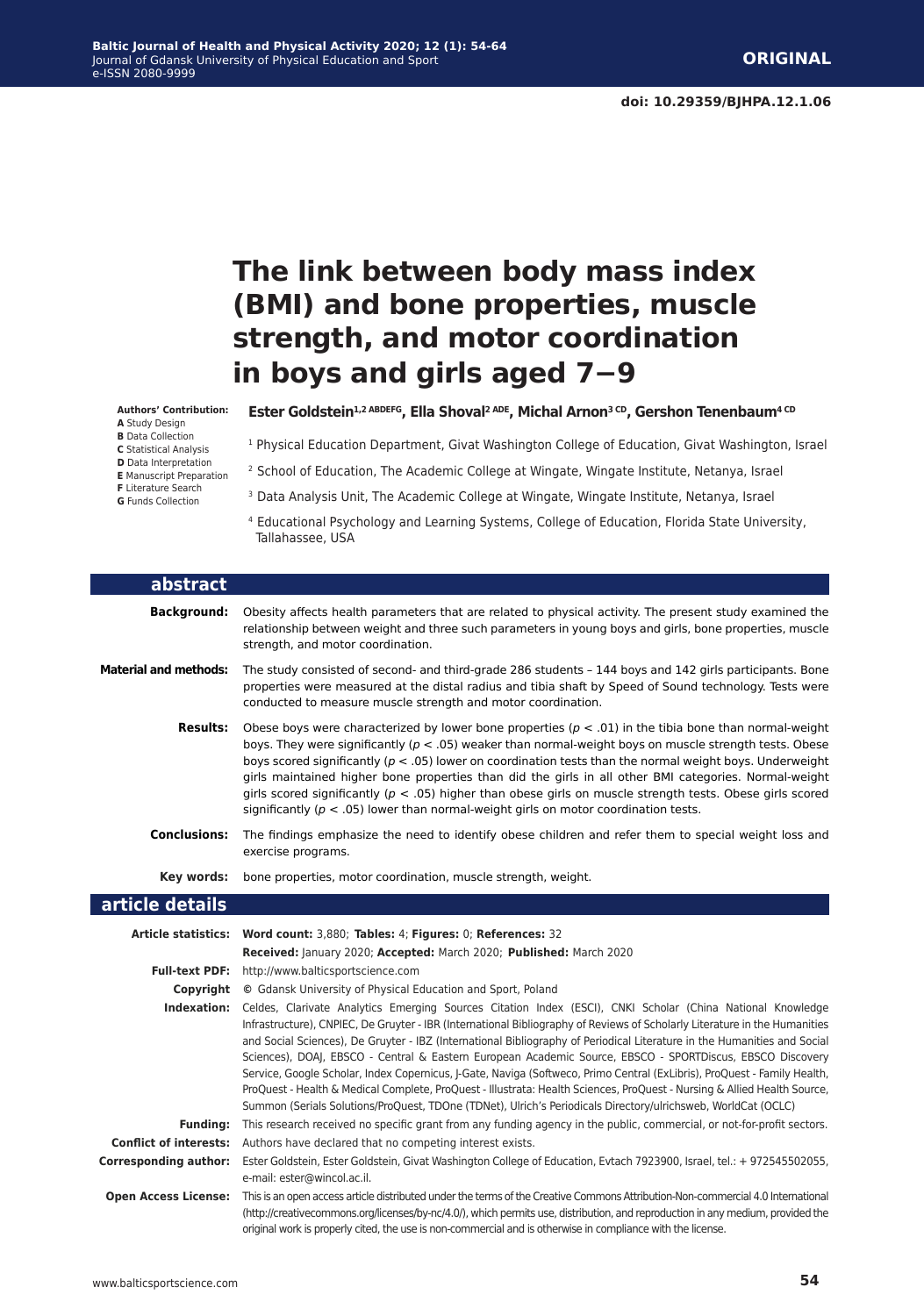## **introduction**

Obesity is a worldwide pathological epidemic in affecting both children and adolescents [1]. Obesity has been linked to risk factors associated with cardiovascular disease, hypertension, high cholesterol, and joint and posture complications [2]. The present study examined the relationship between weight and three health indicators: bone properties, muscle strength and motor coordination that are crucial for young children during their developmental stages.

The term bone properties (BP) refers to the quantity, quality, and mineral density of bones and bone mass. During childhood and adolescence, bones grow in length and width, and their mass increases and becomes stronger [3]. It is recognized that maximizing peak bone mass in ages up to the mid-twenties may provide important protection against fracture risks later in life [4]. Findings on the link between obesity in children and bone properties are equivocal. It has been argued that, compared with normal children, obese children maintain either lower [5] or higher [6] bone properties.

Muscle strength (MS) is defined as the ability of the muscle to exert force during general activity. Strong muscles enable easy execution of motor skills, increased endurance activities, a balanced posture, and prevention of injury, and help in preparing the body for future sports activities. Low muscle strength can lead to restricted mobility and distorted posture [7]. Research findings clearly indicate a negative correlation between obese children and muscle strength [8].

Motor coordination (MC) is the degree to which various parts of the body are synchronized to perform one task aimed at attaining the most efficient movement outcomes [9]. Lack of MC can result in activity avoidance and sedentary behavior. It has been found that obese children are less physically active and spend more time in sedentary activities than normal-weight children [10]. Studies that address the relationship between weight and MC in children are unanimous in their conclusion that the greater a child's weight, the poorer his or her movement coordination [11].

We examined young children newly enrolled in the education system, a cohort that represents unique challenges for researchers due to the children's young age. Only a limited number of studies have been carried out on this age cohort, and thus we aimed in the current study at determining the link between weight categories of young boys and girls and their bone properties, muscle strength, and motor coordination.

## **material and methods**

The study was approved by the Helsinki Committee of the Hillel Yaffe Hospital in Hadera, Israel (Request no. 0043-11HYMC. The study registered in NHI request no. NCTD1407458 August 2011) and by the national education authorities in Israel.

All children from the participating schools, and their parents, received information about the study through school meetings and written information. At least one parent of each child signed an informed consent form in accordance with the Helsinki Declaration of the Human Ethics Board.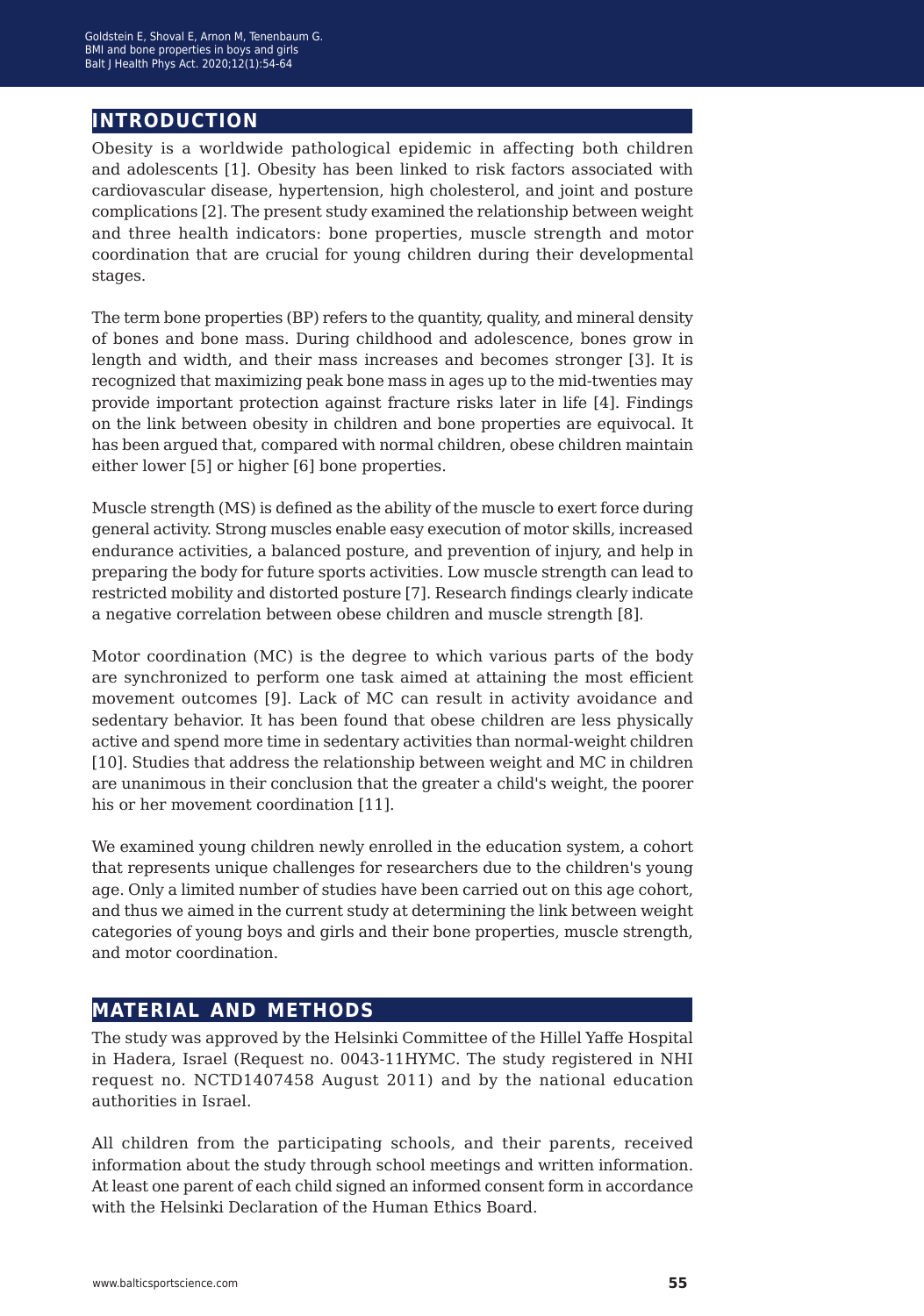The study sample consisted of 286 second- and third-grade students – 144 boys ( $M_{\text{age}} = 7.6$ ,  $SD = 0.58$ ) and 142 girls ( $M_{\text{age}} = 7.50$ ,  $SD = 0.60$ ), who were recruited from two primary schools that represented the urban population of the center of Israel, with a middle-class socioeconomic background.

All students took part in physical education classes twice a week throughout the entire school year. Table 1 presents the participants' demographic and anthropometric data.

| Variable             | Boys ( $n = 144$ ) |        | Girls ( $n = 142$ ) |  |  |
|----------------------|--------------------|--------|---------------------|--|--|
| M                    | SD                 | M      | SD                  |  |  |
| 7.62<br>Age (yrs)    | 0.58               | 7.55   | 0.61                |  |  |
| Weight (kg)<br>29.26 | 6.25               | 27.21  | 6.65                |  |  |
| Height<br>128.68     | 6.06               | 126.14 | 5.56                |  |  |
| 17.54<br><b>BMI</b>  | 2.77               | 16.94  | 3.11                |  |  |
| BMI%<br>65.78        | 27.31              | 56.13  | 31.43               |  |  |

Table 1. Means and SDs for the study sample's demographic and physical characteristics by gender

## **research instruments**

#### *Bone properties (BP)*

A quantitative ultrasound method (QUS) was used to measure bone properties, using a Sunlight Omnisense device [12]. This method examines bone properties and offers the advantage of being unbiased concerning the bone size and surrounding soft tissue in young children. It does not involve radiation and is portable and inexpensive; therefore, it is appropriate for use with children in a school setting [13].

Bone properties were determined bilaterally – at the dominant and nondominant sides at the distal one-third of the radius (DR) and at the mid-shaft of the tibia (TS). The dominant limb was determined by asking the participants which hand they used for writing and which leg they preferred for kicking. For a detailed description of the QUS method, see Falk [13].

#### *Muscle strength (MS)*

Four commonly-used tests were conducted to measure MS:

**Standing long-jump test (SLJT).** The SLJT measures the strength of the lower extremities. The participant takes off on two legs, jumping as far as possible from a marked line on the floor onto a mat. The distance of the jump is then measured with a yardstick. The best of three attempts performed one minute apart is taken as the maximal measure [14]. In our study the test-retest reliability was reported to be .97 [14].

**Vertical jump test (VJT).** The VJT measures the vertical strength of the lower extremities. The participant stands in a starting position, with one side of the body against the wall and both feet on the ground. One arm is extended against the wall, with the hand held high above the head, holding a piece of chalk. A vertical blackboard affixed to the wall enables the participant to mark the height that the hand reaches. The participant then jumps as high as possible, using the chalk to mark the blackboard at the highest point reached. A measuring tape is affixed vertically to the wall so that the height of the jump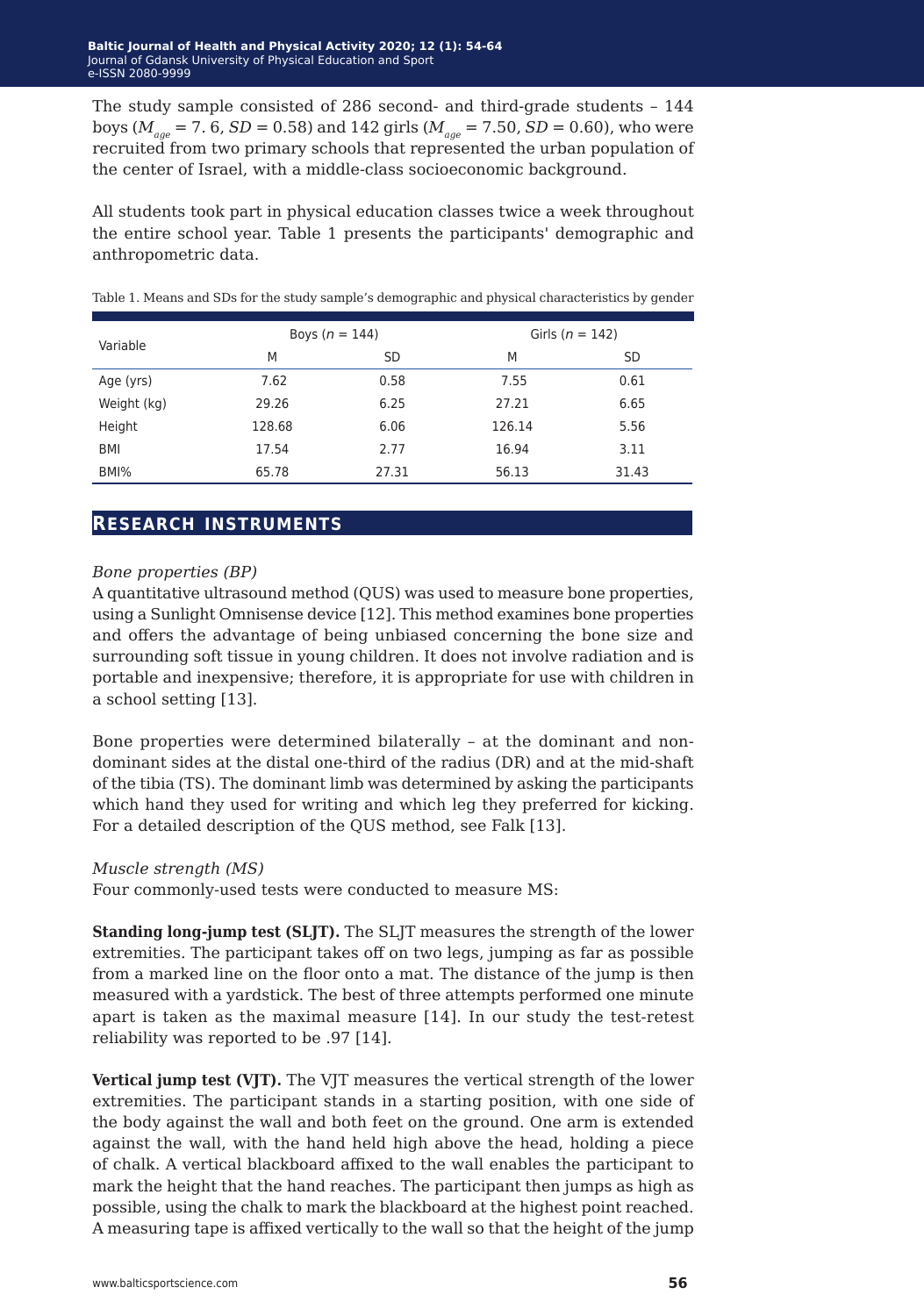can be accurately measured. The distance between the normal standing point and the highest jumping point is regarded as the VJT score. The best of three attempts is recorded (7, 14). In our study the reported temporal stability of the VJT was very strong  $(r = .93)$  [15].

**Bent arm hang test (BAHT).** The BAHT measures the strength and endurance of the upper extremities. The participant hangs by his or her hands from a horizontal bar, feet off the ground, elbows bent, and chin above the bar, until he or she is unable to maintain the position any longer. The time lapse is considered to be the BAHT score. Since body weight is considered as a confounder, the final score is determined by time/body-weight. In our study the temporal stability of the BAHT was reported to be .85 [16].

**Modified pull-up test (MPUT).** Similar to the BAHT, the MPUT is also used to measure the strength of the upper extremities. The measurement is executed as the participant assumes a supine position on a mat beneath a horizontal bar. Before the measurement is taken, the participant extends his or her arms straight upwards to that the height of the bar can be adjusted. The participant then grabs the bar and pulls him/herself up, heels on the floor, elbows bent, and chin above the bar. The participant then lowers him/herself back to the supine position on the mat and repeats the pull-up motion. The pull-ups are performed as many times as possible without a rest, and the number of pull-ups performed is recorded. The test ends when the participant stops or experiences pain or discomfort [17].

#### *Motor coordination (MC)*

MC was measured using three components of the Kiphard-Schilling body coordination test for children (KTK) [18]. This test is used extensively by field researchers, despite its inability to discriminate between muscle strength and body mass [19]. The KTK was found to be reliable (temporal stability  $= .97$ ) and valid for children 5–15 years old [20].

Three components of the test were used: jumping sideways over a wooden beam test (JSWT), moving sideways on boxes test (MSBT), high jump on right foot/left foot test (HJRT/HJLT). See in detail Kiphard and Vandorpe [18, 20].

## **anthropometrics measurements − body mas index (bmi)**

The children, who were wearing light clothing, were weighed twice to the nearest 0.1 kg using a portable electronic medical scale. Height was measured twice to the nearest 0.1 cm using a wall-mounted stadiometer, with the children standing with their back straight against the wall without shoes, to align the spine with the stadiometer. The head was positioned with the chin parallel to the floor. The means of the two weight and height measurements were used to calculate BMI, which is defined as the weight in kilograms divided by the square of the height in meters  $\frac{\text{kg}}{m^2}$ .

BMI-for-age percentile growth charts are the most common indicator used to measure the size and growth patterns of children and teens in the United States [2].

BMI-for-age percentile was generated from the specific age and sex criteria of the Centers for Disease Control. According to the National Center for Health Statistics/World Health Organization (NCHS/WHO) guidelines and cutoff points for BMI-for-age percentile [21], a child is regarded as being overweight or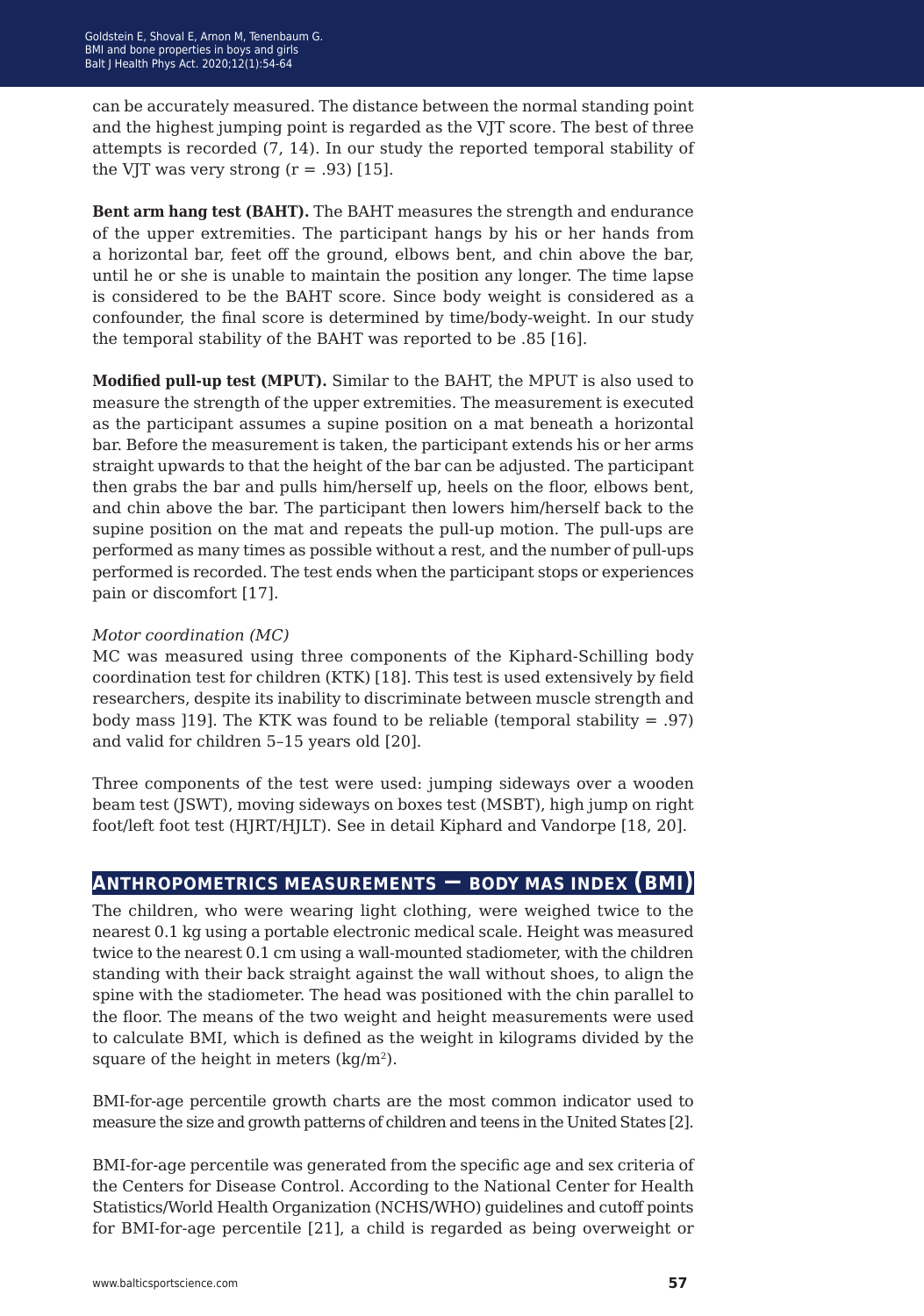obese if the BMI is ≥85th or ≥95th percentile for age and sex respectively. Children below the 5th percentile for age and sex are classified as underweight [2]. Since the sample size did not enable us to divide the sample into more detailed categories, we chose to use the CDC categories [2]. Table 2 presents the distribution of participants by age and BMI category.

|               | <b>BMI</b> percentile |     | Boys ( $n = 144$ ) | Girls ( $n = 142$ ) |        |  |
|---------------|-----------------------|-----|--------------------|---------------------|--------|--|
|               | category              | n   | $\%$               | n                   | $\%$   |  |
| Underweight   | $<$ 5                 | -   |                    | 11                  | 7.7%   |  |
| Normal-weight | $5 - 85$              | 99  | 68.8%              | 97                  | 68.3%  |  |
| Overweight    | 85-95                 | 23  | 16.0%              | 20                  | 14.1%  |  |
| Obese         | >95                   | 22  | 15.3%              | 14                  | 9.9%   |  |
|               | Total                 | 144 |                    | 142                 | 100.0% |  |

Table 2. Distribution of participants by age and the BMI category

### **procedure**

Information on the age and gender of the children was provided by their respective school secretariat. Physical measurements were performed in the school gymnasiums at the beginning of the school year, according to a predetermined class order. The tests were performed at testing stations, each of which had four examinees and two qualified examiners. The examiners provided standardized instructions and demonstrations, according to the test's guidelines. The children were encouraged to perform to the best of their ability. At a prearranged signal, all children at all stations moved on to the next station. Bone measurements were taken in a separate room for each examinee individually, rather than in a group setting. The measurements were taken simultaneously on consecutive days, starting in the morning and lasting throughout the school day. The tests were performed over a period of one week in each school.

## **statistical analysis**

To test the link between the BMI and the BP, MS, and MC, three multiple analysis of variance (MANOVA) procedures were performed separately for boys and girls. The MANOVAs referred to three clusters: bone properties, muscle strength, and motor coordination. The grouping cluster consisted of three BMI weight percentile categories, namely, 5%–85%, 85%–95%, 95%+. The MANOVAs were followed by an ANOVA and a Tukey's post-hoc multiple comparison test, which were performed when the multivariate F-test was significant  $(p < .05)$ . Cohen's d coefficients were calculated to reveal significant differences between pairs of means.

## **results**

## **BOYS**

### *Bone properties*

Two variables, distal radius (DR) and tibia shaft (TS), were subjected to a MANOVA procedure, which revealed a significant effect of the BMI categories factor, Wilks' *λ* = .85, *F* (4, 260) = 5.45, *p* = .00, *η<sup>2</sup>* = .08. Follow-up ANOVAs for DR and TS separately revealed a tendency toward significance among the three BMI categories for DR,  $F(2, 131) = 2.72$ ,  $p = .07$ ,  $p^2 = .04$ , and a significant mean difference for TS,  $F(2, 131) = 6.70$ ,  $p = .00$ ,  $\eta^2 = .09$ .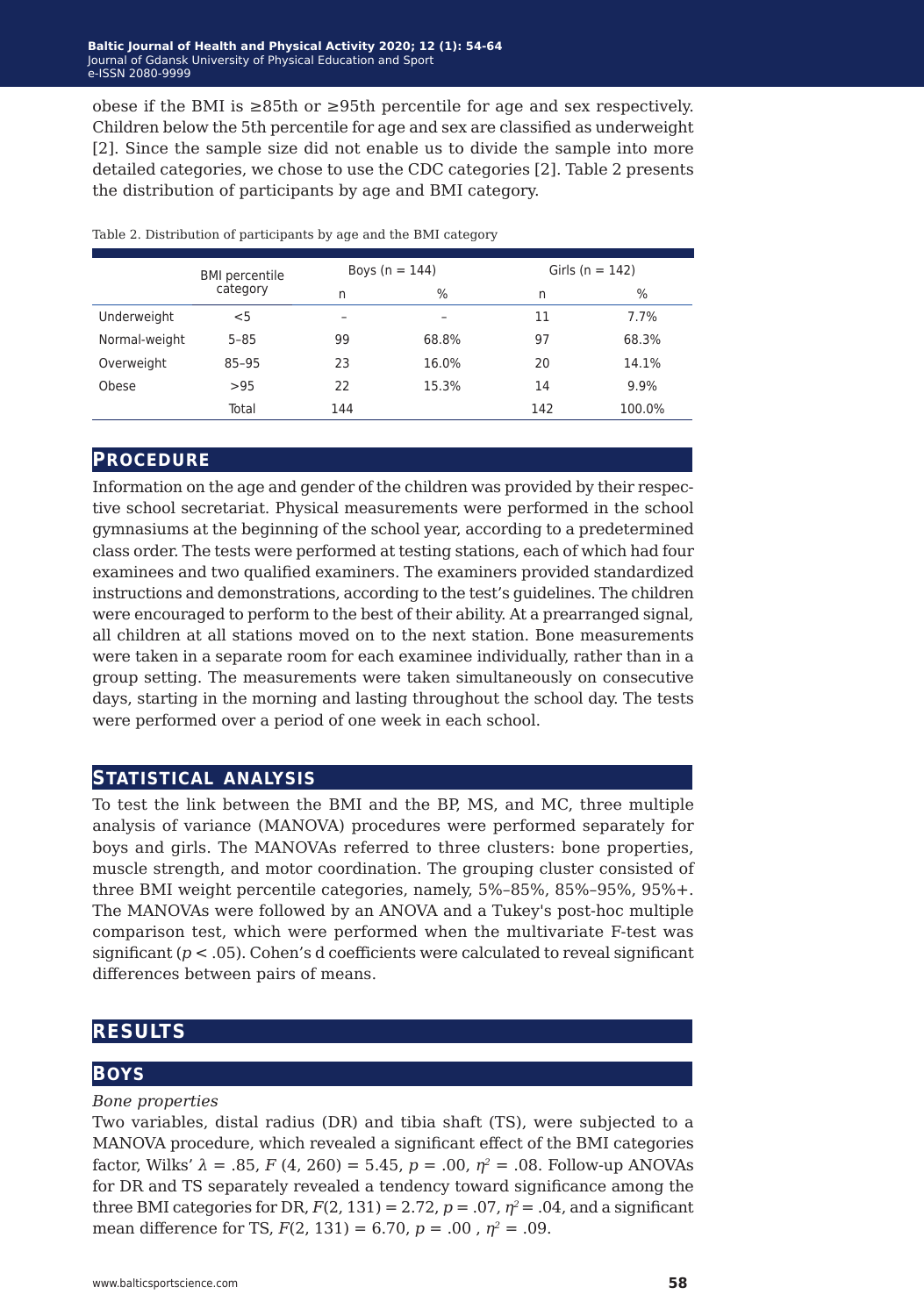Tukey's post-hoc mean comparisons resulted in one significant effect  $(p < .01)$ : obese boys exhibited lower bone properties than normal-weight boys  $(d = 0.92)$ . Table 3 presents the boys' mean DR and TS values and corresponding SDs.

#### *Muscle strength*

Four variables represented the muscle strength cluster: BAHT, MPUT, SLJT, and VJT. The MANOVA revealed a significant effect of the BMI categories factor, Wilks' *λ* = .76, *F*(8, 270) = 5.84, *p* = .00, *η<sup>2</sup>* = .13. Follow-up ANOVAs performed for each variable revealed significant mean differences among the three BMI categories on BAHT, MPUT, and LJT, but not on VJT; BAHT,  $F(2, 138) = 8.49$ , *p* < .01, *η<sup>2</sup>* = .23; MPUT, *F*(2, 138) = 9.03, *p* < .01, *η<sup>2</sup>* = .34; SLJT, *F*(2, 138) = 13.25, *p* < .01, η2 = .16; VJT, *F*(2, 138) = 2.31, *p* > .05, *η2* = .03. Tukey's posthoc comparisons of means revealed significant effects ( $p < .01$ ) as follows: obese boys were weaker than normal weight boys on BAHT (*d* = 0.93), MPUT  $(d = 0.95)$ , and SLIT  $(d = 1.18)$ , and they were weaker than overweight boys on SLI (*d* = 0.81). Table 3 presents means and SDs for the four muscle strength variables.

#### *Motor coordination*

Four variables defined the motor coordination cluster: HJLT, HJRT, JSWT, and MSBT. The MANOVA revealed a non-significant effect for the BMI categories, Wilks'  $λ = .92, F(8, 272) = 1.40, p = .20, η<sup>2</sup> = .04. Despite this omnibus non$ significant effect, the four groups differed significantly in their effect on JHLT,  $F(2, 138) = 3.37$ ,  $p < .04$ ,  $\eta^2 = .05$ , and on JHRT,  $F(2, 138) = 4.92$ ,  $p < .01$ ,  $\eta^2$  = .07, but not on JSWT or MSBT ( $p$  < .19 and  $p$  < .59, respectively). Tukey's post-hoc comparisons of means revealed a significant effect whereby obese boys scored lower on HJLT and on HJRT than did normal-weight boys  $(d = 0.63)$ and  $d = 0.75$ , respectively). Table 3 presents means and SDs for the motor coordination variables.

| <b>BMI Category</b>       |         | Normal weight<br>$(n = 96)$ |         | Overweight<br>$(n = 23)$ |         | Obese<br>$(n = 22)$ |  |  |
|---------------------------|---------|-----------------------------|---------|--------------------------|---------|---------------------|--|--|
| Variable                  | M       | <b>SD</b>                   | M       | <b>SD</b>                | M       | <b>SD</b>           |  |  |
| <b>Bone Properties</b>    |         |                             |         |                          |         |                     |  |  |
| <b>DR</b>                 | 3778.77 | 103.73                      | 3829.45 | 99.28                    | 3803.89 | 122.61              |  |  |
| <b>TS</b>                 | 3697.61 | 108.98                      | 3672.63 | 103.68                   | 3594.10 | 128.03              |  |  |
| Muscle Strength           |         |                             |         |                          |         |                     |  |  |
| <b>BAHT</b>               | 0.20    | 0.19                        | 0.13    | 0.16                     | 0.03    | 0.04                |  |  |
| <b>MPUT</b>               | 3.62    | 2.95                        | 2.52    | 2.35                     | 1.00    | 1.77                |  |  |
| <b>SLJT</b>               | 136.15  | 16.60                       | 130.22  | 16.72                    | 116.41  | 17.55               |  |  |
| VJT                       | 53.96   | 6.25                        | 56.09   | 6.00                     | 52.05   | 6.90                |  |  |
| <b>Motor Coordination</b> |         |                             |         |                          |         |                     |  |  |
| <b>ISWT</b>               | 46.93   | 15.44                       | 47.96   | 15.36                    | 40.57   | 14.12               |  |  |
| <b>MSBT</b>               | 26.53   | 10.80                       | 25.22   | 10.01                    | 23.50   | 8.90                |  |  |
| <b>HJLT</b>               | 6.25    | 3.74                        | 5.96    | 3.82                     | 3.77    | 3.72                |  |  |
| <b>HJRT</b>               | 6.90    | 3.71                        | 6.35    | 3.49                     | 3.86    | 4.32                |  |  |

Table 3. Means and SDs for bone properties, muscle strength and motor coordination by the BMI category – Boys

DR = radius properties; TS = tibial shaft; BAHT = bent arm hang test; MPUT = modified pull-up test; SLJT = standing long jump test; VJT = vertical jump test; HJLT = high jump on left foot; HJRT = high jump on right foot; JSWT = jumping sideways over a wooden beam; MSBT = moving sideways on boxes.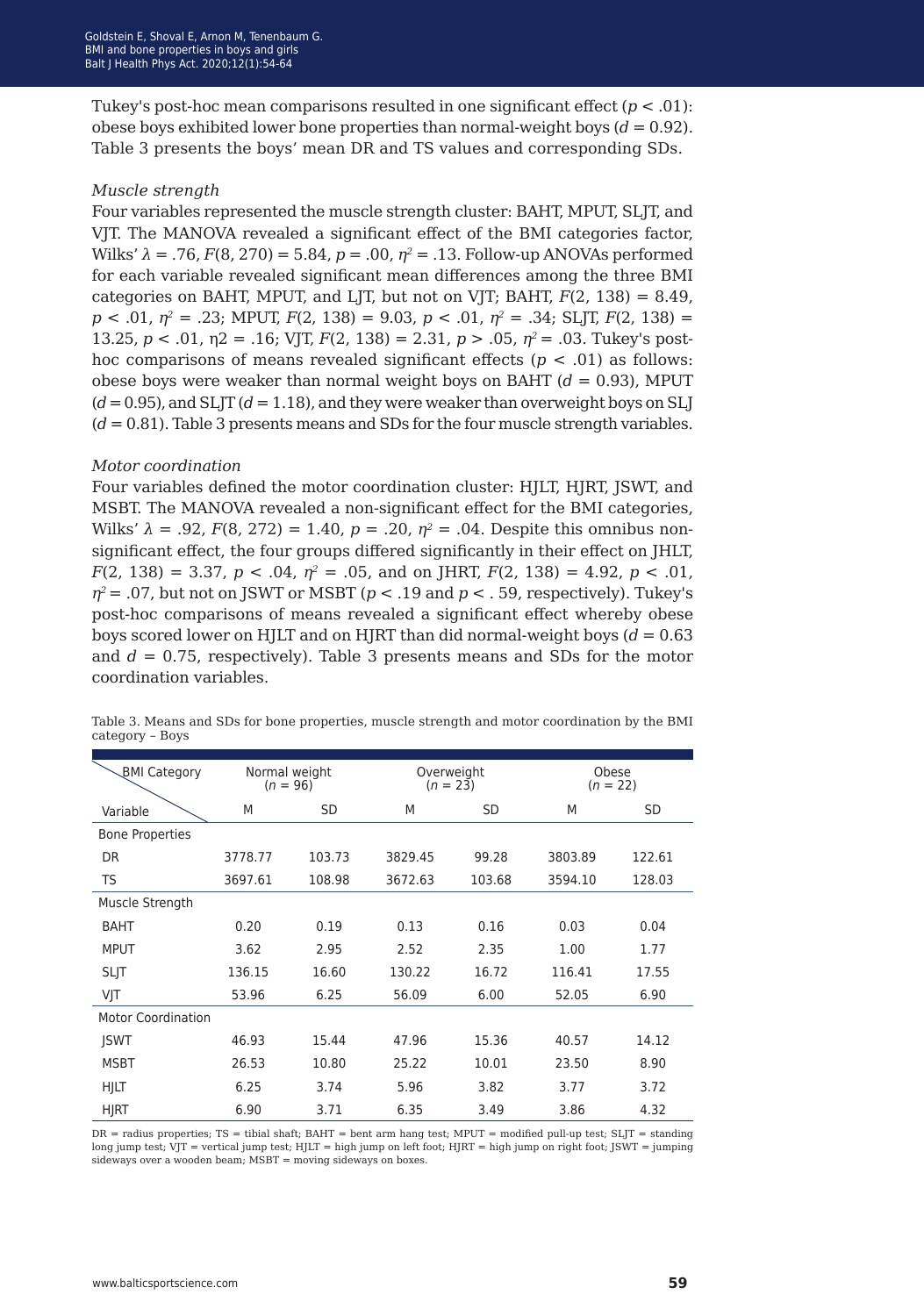## **girls**

#### *Bone properties*

BP was measured for the DR and the TS. The two variables were normally distributed within the designated values. The MANOVA for the two BPdependent variables revealed a significant effect of the BMI categories factor, Wilks' *λ* = .89, *F*(6, 242) = 1.42, *p* = .03, *η<sup>2</sup>* = .06. Follow-up ANOVAs performed separately for DR and TS revealed a non-significant effect of the four BMI categories on DR,  $F(3, 122) = 0.46$ ,  $p = .71$ ,  $n^2 = .01$ , and significant mean differences among the BMI categories with respect to TS, *F*(3, 122)  $= 3.58$ ,  $p = .02$ ,  $\eta^2 = .08$ . Tukey's post-hoc comparisons of means revealed significant effects of BMI categories on TS. Specifically, underweight girls were characterized by stronger bones than were the girls in all other BMI categories: normal-weight girls  $(d = 0.83)$ , overweight girls  $(d = 1.11)$ , and obese girls  $(d = 1.65)$ . Table 4 presents the means and SDs for the two BP indicators.

#### *Muscle strength*

Four variables represented the muscle strength cluster: BAHT, MPUT, SLJT, and VJT. Results were subjected to MANOVA according to the BMI percentiles categories. The MANOVA revealed a significant main effect for the BMI categories grouping factor, Wilks'  $λ = .80$ ,  $F(12, 339) = 2.50$ ,  $p < .05$ ,  $η<sup>2</sup> = .07$ . Follow-up MS univariate F tests were performed for each of the MS variables, as well as a Tukey's multiple comparison test of means. The analysis revealed significant mean differences among the three BMI categories for BAHT (*F*(3, 131) = 4.68, *p* < .00, *η<sup>2</sup>* = .10), MPUT (F (3, 131) = 2.38, *p* = .07, *η<sup>2</sup>* = .05), and SLJT  $(F(3, 131) = 4.69, p < .00, \eta^2 = .10)$ , but not for VJT  $(F(3, 131) = 1.06,$  $p > .05$ ,  $\eta^2 = .02$ ). Tukey's post-hoc mean comparisons procedure for BAHT, MPUT, and SBJT revealed one significant effect: normal weight girls scored significantly higher than obese girls  $(d = 0.85, d = 0.76, d = 1.01$ , respectively) on all three tests. Table 4 presents the means and SDs of the muscle strength variables for each of the BMI categories.

| <b>BMI Category</b>       | Underweight<br>$(n = 11)$ |           | Normal weight<br>$(n = 97)$ |        | Overweight<br>$(n = 20)$ |           | Obese<br>$(n = 14)$ |           |
|---------------------------|---------------------------|-----------|-----------------------------|--------|--------------------------|-----------|---------------------|-----------|
| Variable                  | M                         | <b>SD</b> | M                           | SD     | M                        | <b>SD</b> | M                   | <b>SD</b> |
| <b>Bone Properties</b>    |                           |           |                             |        |                          |           |                     |           |
| DR                        | 3750.45                   | 113.70    | 3774.93                     | 108.16 | 3801.47                  | 101.21    | 3760.33             | 69.29     |
| TS                        | 3746.82                   | 85.02     | 3656.37                     | 111.52 | 3633.31                  | 110.75    | 3592.92             | 99.35     |
| Muscle Strength           |                           |           |                             |        |                          |           |                     |           |
| <b>BAHT</b>               | 0.22                      | 0.25      | 0.26                        | 0.29   | 0.10                     | 0.13      | 0.03                | 0.06      |
| <b>MPUT</b>               | 2.64                      | 1.91      | 2.86                        | 2.74   | 2.30                     | 2.30      | 0.86                | 1.56      |
| <b>SLIT</b>               | 118.45                    | 19.16     | 120.35                      | 18.60  | 117.20                   | 22.14     | 102.07              | 13.86     |
| VJT                       | 47.73                     | 7.60      | 51.33                       | 6.74   | 50.68                    | 5.14      | 52.00               | 7.66      |
| <b>Motor Coordination</b> |                           |           |                             |        |                          |           |                     |           |
| <b>JSWT</b>               | 42.30                     | 17.93     | 46.42                       | 13.53  | 46.25                    | 12.08     | 35.71               | 15.78     |
| <b>MSBT</b>               | 24.82                     | 11.46     | 25.76                       | 8.39   | 21.15                    | 6.96      | 18.21               | 6.70      |
| HJLT                      | 4.09                      | 3.18      | 5.11                        | 3.59   | 4.65                     | 3.82      | 2.71                | 3.17      |
| <b>HJRT</b>               | 5.82                      | 2.52      | 6.10                        | 3.39   | 5.35                     | 3.79      | 2.93                | 2.81      |

Table 4. Means and SDs for bone properties, muscle strength and motor coordination by the BMI category – Girls

DR = radius properties; TS = tibial shaft; BAHT = bent arm hang test; MPUT = modified pull-up test; SLJT = standing long jump test; VJT = vertical jump test; HJLT = high jump on left foot; HJRT = high jump on right foot; JSWT = jumping sideways over a wooden beam: MSBT = moving sideways on boxes.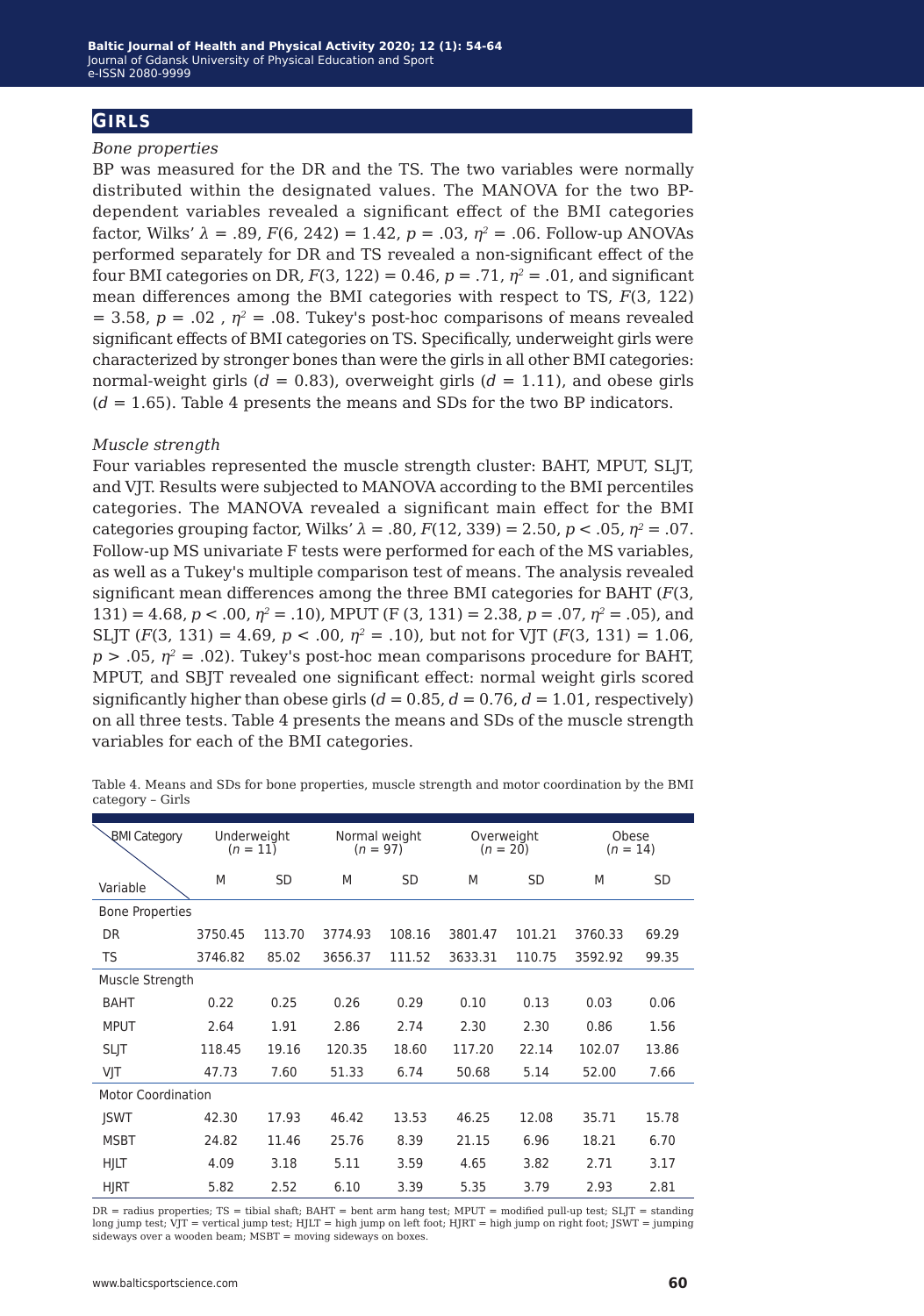#### *Motor coordination*

A MANOVA performed on the four variables comprising motor coordination – HJLT, HJRT, JSWT, and MSBT – revealed a significant BMI categories effect, Wilks' *λ* = .85, *F*(12, 352) = 1.84, *p* = .04, *η<sup>2</sup>* = .05. Follow-up BS univariate F tests performed for each MC test revealed significant differences among the four BMI categories for MSBT,  $F(3, 136) = 4.31$ ,  $p < .00$ ,  $n^2 = .09$  and for HJRT,  $F(3, 136) = 3.76$ ,  $p < .05$ ,  $\eta^2 = .08$ , and a tendency towards a significant difference for JSWT,  $F(3, 136) = 2.59$ ,  $p < .06$ ,  $n^2 = .05$ , but not for HJLT (*p* < .12). Tukey's post-hoc comparison of means indicated that obese girls scored significantly (*p* < .05) lower than normal-weight girls on JSWT (*d* = 0.77), MSBT  $(d = 0.92)$ , and HJRT  $(d = 0.95)$ , with a tendency towards a significant difference on HJLT ( $p < .08$ ) ( $d = 0.68$ ). Table 4 presents the means and SDs for the motor coordination variables by BMI percentiles categories for girls.

## **discussion**

This research examined the link between weight categories of children aged 7- to 9-years-old and their bone properties, muscle strength, and motor coordination. Our research revealed significant differences starting at the early stages of life between obese children both boys and girls and children in other weight categories in bone properties, muscle strength, and motor coordination.

An inverse linkage was revealed between the tibia shaft and weight. Obese boys and girls demonstrated a significant low difference of the tibia shaft compared to normal-weight boys who exhibited high tibia shaft values, as did underweight girls. Indeed, underweight girls had higher tibia shaft values than girls in all other weight categories. Our findings were consistent with previous reports [13, 22] and were different from those in other studies [6, 23].

The study is unique by using the quantitative ultrasound (QUS) method, which examines bone properties via Speed of Sound technology without radiation, and overcomes the unreliable values obtained by the DXA method regarding bone size and the surrounding soft tissue in pre-pubertal children [13]. QUS reflects both quantitative and qualitative properties of bones [24] and has also been used to demonstrate the effect of growth and various health conditions on the bones [13, 25].

Our findings indicate that the link between weight and bone properties in children essentially differs from that of adults. Due to the children's young age, body weight has not yet resulted in a prolonged and significant impact on their bones. Moreover, the amount of physical activity performed by children, and its intensity, affect this relationship as well [3, 26]. Specifically, obese children tend to engage in physical activities less often and at a lower intensity than normal-weight children, who tend to engage more often in physical activities and at a higher intensity [10]. Thus, normal-weight children have more opportunities to affect the bone properties of their lower body extremities. Moreover, the bones of underweight girls are affected by the load of physical activity more than the bones of normal-weight children, overweight children, and obese children [27]. One possible explanation for this is that lean children tend to be more physically active. The literature provides evidence that the bones of underweight children or of children with low body mass are positively impacted by the loads of physical activity: the lower the child's body mass, the greater the probability of normal skeleton development. Indeed, the factor that predicts high bone parameters in both sexes is low body mass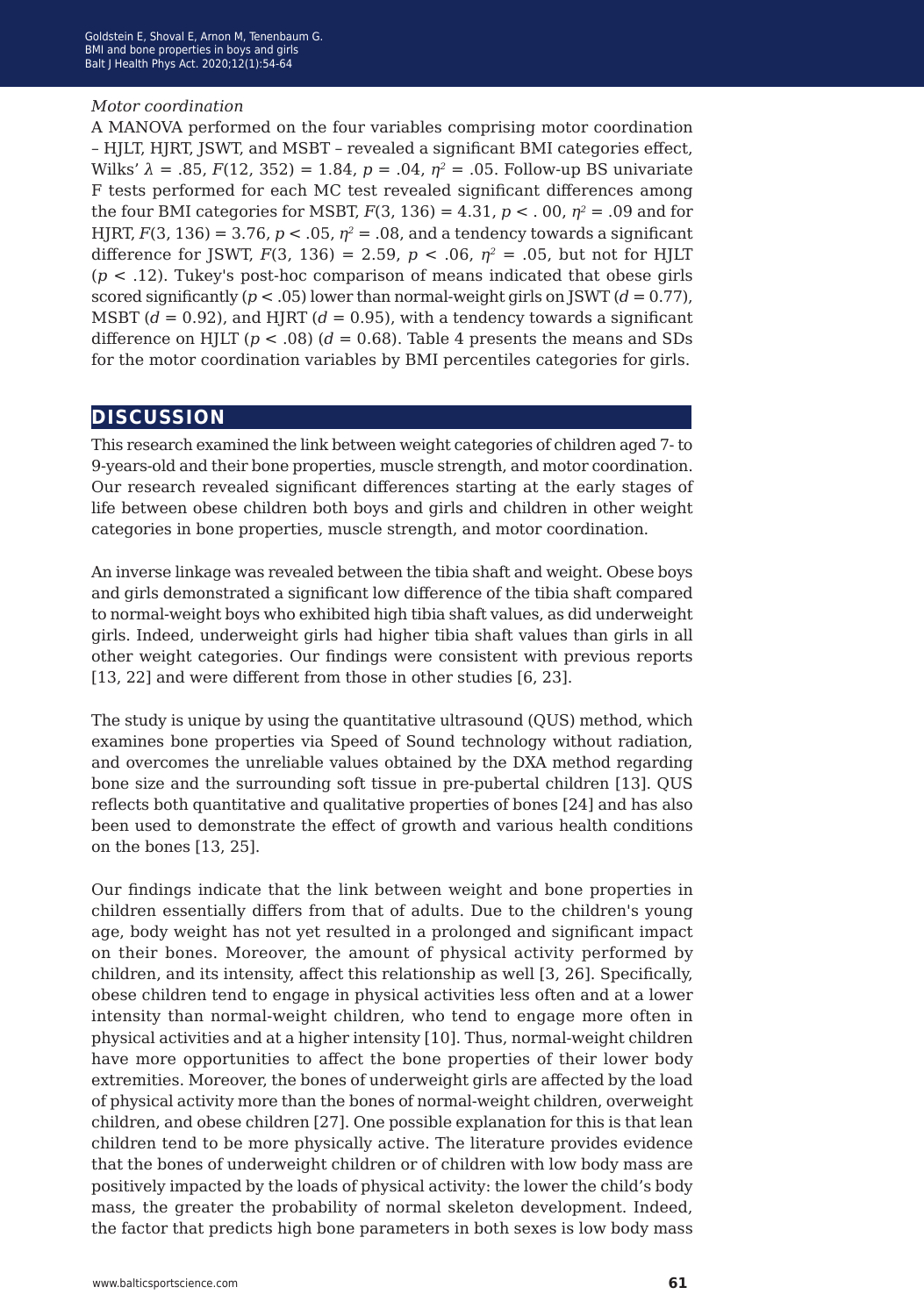[28, 29]. Support for this notion was also provided in studies showing that the combination of low weight and performing physical activity results in stronger bones [28, 29]. Unlike in the tibia shaft values, the findings failed to show any link between children's distal radius values and their weight. One study found that children in all weight categories do not exercise their upper body often enough to increase bone properties [30].

Differences among the weight categories were also found in muscle strength. Obese children exhibited poorer performance on both upper body tests – the MPUT and the SLJT, and also on the lower body test – SLJT, than the other three children's weight categories, in line with a number of other studies [8, 31]. Obese children were reported to spend more time on sedentary activity [32] and devote less time than other children to physical activity [10]. This, presumably, was reflected in their weaker muscles as found in the current study.

Significant differences were found between obese boys and normal-weight boys in the coordination tests, HJRT, and HJLT. Obese and normal-weight girls significantly differed in their performance in the JSWS, MSBT, and HJLT. The HJLT and HJRT require coordination that involves elevating the center of gravity, as well as calling for erupting force and muscle endurance [10, 20]. This means that poor performance in terms of muscle strength has a detrimental effect on coordination abilities as well. The JSWS and MSB tests oblige the participant to withstand time pressure conditions and to exhibit a high level of response speed and agility, which are difficult requirements for overweight children. Our findings support the notion and findings that the greater the children's weight, the poorer their motor coordination abilities.

The strengths of the study were that the study was conducted in regular classes where the children were divided into weight categories for the study. The students represented a cohort of a normal population in children's health, which enhances the importance of the findings.

A few limitations in our study are noted. Underweight and obesity concerned a very small number of children each, and thus the conclusions drawn from the findings must be reviewed with caution. In addition, the tests were performed during the children's regular school day and consisted of field tests. Although we chose to use existing tests that are customarily used in such studies, these tests do not represent other components of physical fitness.

Our research revealed several significant differences, starting at the early stages of life, between obese children and children in other weight categories in bone properties, muscle strength, and motor coordination. Children in the overweight category were similar to those in the normal-weight category, but different from those in the obese category. Consequently, it seems important to separate the two categories when recommendations for exercising are provided. Furthermore, the findings indicate that girls and boys differ in their weight-related bone properties, muscle strength and motor performance. Thus, a new outlook is needed for designing exercises aimed at strengthening bones and muscles in young children which must take into account gender and weight interactively. In addition, longitudinal studies should accompany implementation of such programs.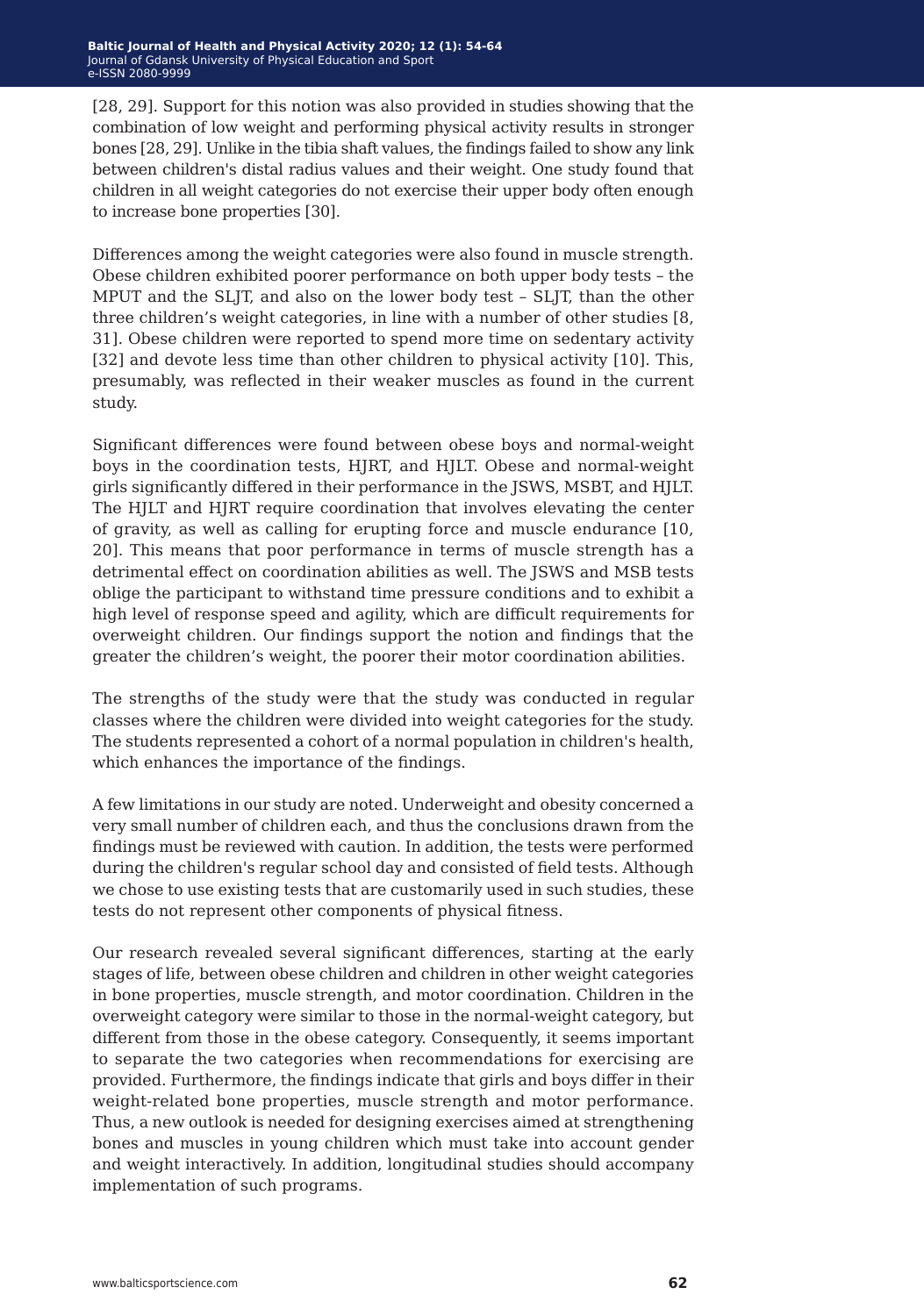## **conclusions and recommendations**

Physical education teachers and health professionals in schools need to start the process by using structured observations to monitor the duration and intensity of physical activity of just for young obese children. It is important that group or individual activities for obese children include impact exercises that apply loads to bones of the upper and lower body, exercises that strengthen upper and lower body muscles, and coordination exercises.

Following are some sample exercises:

*Load on bones: Lower body:*  Jump up and down on one leg; gradually increase the number of jumps.

*Upper body:* 

- 1. Starting position on all fours, forward: shift your weight to hands
- 2. Starting position on all fours, rear: move backwards, leading with your hands

#### *Muscle strength:*

- 1. Climb a pole in the playground.
- 2. Starting position hang with your face to the ladder: climb using only your hands.

*Coordination:*

1. Pass over and under obstacles in different ways

2. Make various asymmetric movements with your limbs simultaneously, gradually increasing the speed.

## **acknowledgement**

This study was made possible by the financial support from the MOFET Institute and the Department of Teacher Education at the Ministry of Education, Israel; College of Education Givat Washington and Wingate College of Physical Activity and Sport. The authors also want to thanks Dr. Iass Kassam and Dr. Vered Nir from Hillel Yaffe Hospital for their assistance.

## **references**

- [1] Chen A. On childhood obesity prevention: "Exercise is medicine" vs. "exercise is vaccine". J Sport Health Sci. 2012;1:172–173. <https://doi.org/10.1016/j.jshs.2012.07.008>
- [2] Defining Childhood Obesity, <http://www.cdc.gov/obesity/childhood/defining.html> (2015, accessed 22/10 2015).
- [3] Behringer M, Gruetzner S, McCourt M, et al. Effects of weight-bearing activities on bone mineral content and density in children and adolescents: A meta‐analysis. J Bone Mineral Res. 2014;29:467– 478. <https://doi.org/10.1002/jbmr.2036>
- [4] Petit MA, Beck TJ, Hughes JM, et al. Proximal femur mechanical adaptation to weight gain in late adolescence: a six-year longitudinal study. J Bone Mineral Res. 2008;23:80-188. [https://doi.](https://doi.org/10.1359/jbmr.071018) [org/10.1359/jbmr.071018](https://doi.org/10.1359/jbmr.071018)
- [5] Wosje KS, Khoury PR, Claytor RP, et al. Adiposity and TV viewing are related to less bone accrual in young children. J Pediatr. 2009;154:79–85.e72. <https://doi.org/10.1016/j.jpeds.2008.06.031>
- [6] Clark EM, Ness AR, Tobias JH, et al. Adipose tissue stimulates bone growth in prepubertal children. J Clin Endocrinol Metab. 2006;91:2534–2541. <https://doi.org/10.1210/jc.2006-0332>
- [7] DiStefano LJ, Padua DA, Blackburn JT, et al. Integrated injury prevention program improves balance and vertical jump height in children. J Strength Condition Res. 2010;24:332–342. [https://doi.](https://doi.org/10.1519/JSC.0b013e3181cc2225) [org/10.1519/JSC.0b013e3181cc2225](https://doi.org/10.1519/JSC.0b013e3181cc2225)
- [8] Castro-Piñero J, González-Montesinos JL, Mora J, et al. Percentile values for muscular strength field tests in children aged 6 to 17 years: influence of weight status. J Strength Condition Res. 2009;23:2295–2310. <https://doi.org/10.1519/JSC.0b013e3181b8d5c1>